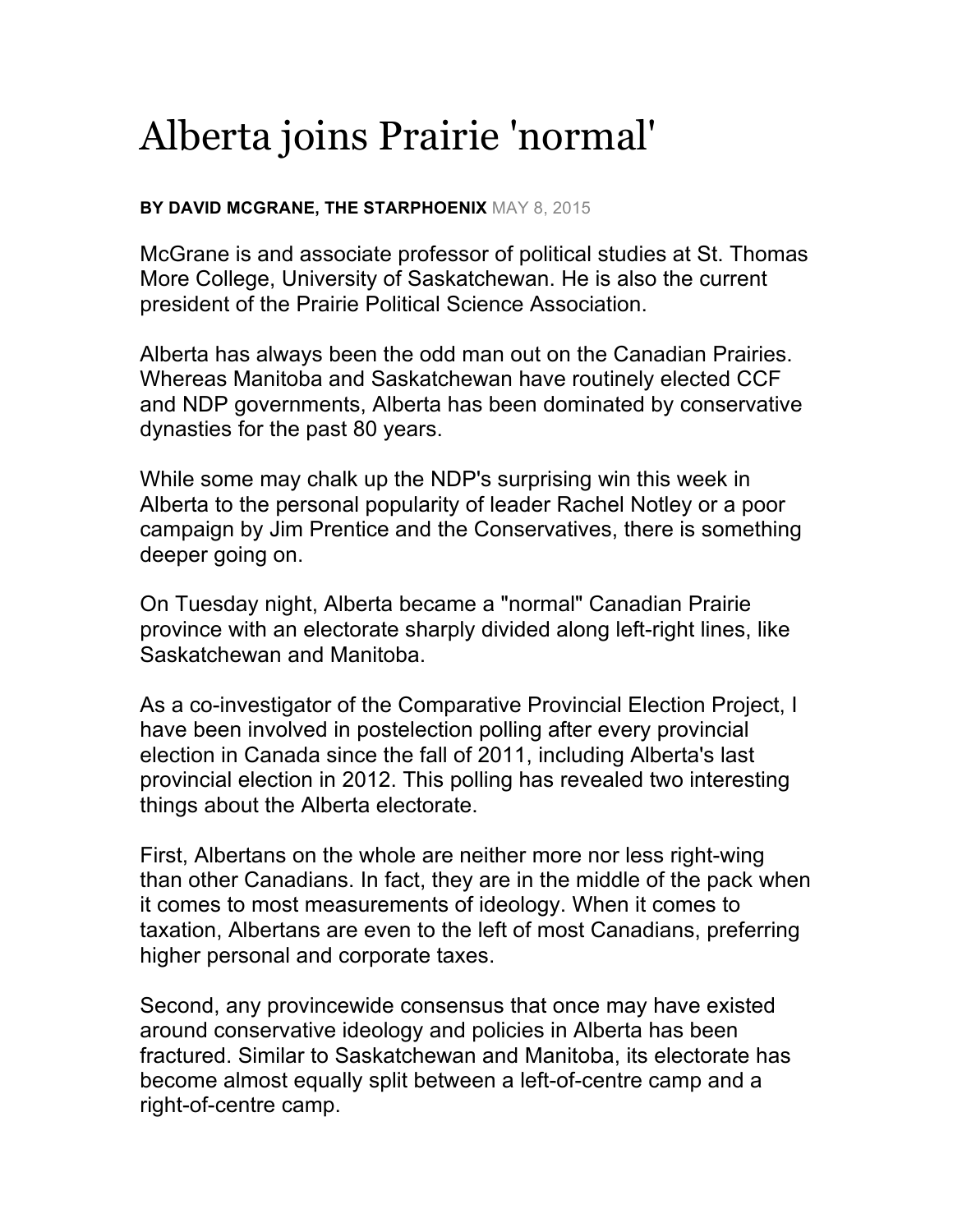Progressive Conservatives under Alison Redford were able to win in 2012 by stealing soft left-of-centre voters from the Liberals and the NDP, as well as attracting soft right-of-centre voters from the Wildrose Party. Essentially, they succeeded by becoming a party of the centre.

Coming out of the 2012 Alberta provincial election, our polling identified a problem for the PCs: Centrist parties rarely thrive in situations of left-right ideological polarization. In fact, Alberta was an outlier. In all other provinces where the electorate was deeply divided between right and left, parties that relied on centrist voters did poorly. Parties trying to assemble a coalition of centrist voters need a certain level of ideological consensus within a provincial electorate to stay competitive. If an electorate is being pulled into two distinct left-right ideological camps, the centrist party is squeezed out.

That's what has happened to the Liberals over recent years during both Saskatchewan and Manitoba provincial elections. It is this leftright squeeze that explains the Alberta NDP's shocking victory.

The roughly 40 per cent of left-of-centre voters - mostly living in Alberta's cities - who were spread among the PCs, the NDP and Liberals in 2012 all coalesced behind the NDP this time around. Despite its leadership woes, Wildrose remained strong enough to divide the right-of-centre vote with the PCs. Since the Wildrose's core vote was efficiently grouped in rural areas it ended up as official Opposition and the PCs became a rump of 10 seats in the legislature.

What does the future hold?

If the electorate remains polarized, the Alberta NDP could become a perennial contender for power, like its counterparts in Saskatchewan and Manitoba. Look for the Alberta NDP to try to maintain its coalition of left-of-centre voters by adopting a pragmatic Prairie model of social democracy that is similar to that of Roy Romanow, Lorne Calvert and Gary Doer.

Notley will encourage private investment through targeted tax incentives, skills training and subsidies meant to diversify the economy away from oil production. There may eventually be some